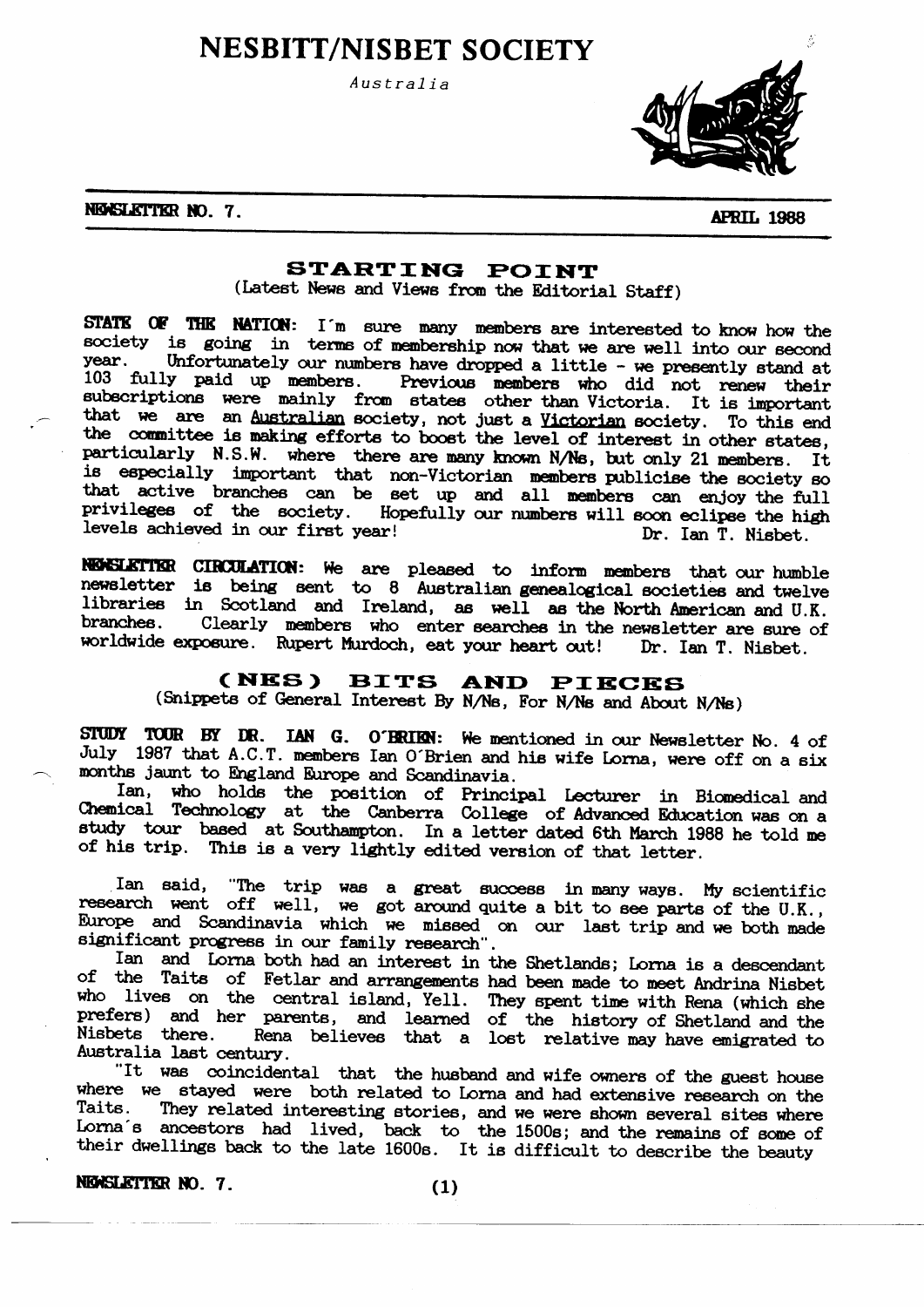of the whole place since it is so different from anything we know. There isn't a tree anywhere, so one can see for great distances; almost all places have a sea view. All I can say is that you must see it to appreciate it.

In the Scottish Highlands, I discovered what I believe was probably the reason for my great grandparents, John and Janet (Jessie) Graham leaving to come to Australia, about 1850. There was a particularly brutal 'clearance' of the crofters from the valleys of their area, Glencalvie - Ross shire, during that period."

Ian went on to say that he was amazed at his ignorance of those events in He is of the opinion that during his primary and secondary Scottish history. education in Victoria the episode was given little prominence. He continues, "I was able to visit the site where my great great grandparents were married in 1819 which was quite near the place where the Marquis of Montrose (James Graham) had been betrayed and defeated by Cromwell's supporters, near Boner Bridge just before his final defeat in 1645".<br>On returning to Southampton Ian contacted Richard Nesbitt of Alresford,

President of the U.K. N/N Society. He says of Richard, "Lorna and I were impressed by the kind hospitality and generosity of time spent showing us. around the locality. One memorable place was the site of a battle just out of Alresford where a significant body of Cromwell's forces were under grave threat Bad discipline by the latter and the use of superior from a Royalist army. by the former caused the 'tactical withdrawal' of the Royalists. artillery Richard explained that had the Royalists won, they would have proceeded to London and would almost certainly have defeated Cromwell. The battle was therefore potentially very significant.

Richard asks that whoever comes to see him should arrange to stay some days - preferably a week - so that he has time to talk about the N/N Family, to show the memorabilia, and the locality. I also would advise it, since he has a lot of interesting things to say."

Miss Andrina Nisbet of Shetland dedicates her leisure time to her Note: personal genealogical research; to work for the genealogical society; to assisting the N/N Society and to the preservation of the Old Haa of Burravoe, the oldest building on the Isle of Yell which dates from 1637. Editor. Andrina is the Regional Secretary for Scotland.

\* \* \*

N.S.W. N/N BIRTHS, DEATHS, & MARRIAGES INDEXES: Thanks to the endeavor of James E. Nisbet of Cremorne, N.S.W., we now have the N.S.W. N/N BDMs up to 1905. The earliest entries are as follows: John Nesbitt, b. 1830, father, Reg. No. 3100/12; Henry K. Nisbet, d. 1847, Reg. No. 157/32; Susan adult. Nesbit m. James Richards 1833, Reg. No. 21/126.

\* \* \*

JEDBURGH OR BUST: Maree, the daughter of society members Dom and Betty Dimattina of Box Hill North, Victoria, and her friend Pina Lazzara will attend the May 28 Gathering at Ferniehirst Castle, Scotland.

Maree and Pina have flown out on a six months world tour via Honolulu, across the U.S.A. to London. While in England they will hire a car and visit Wales, Scotland and Ireland. Then follows a 'tour' of Russia, Scandinavia and Europe.

Also making the trip to Jedburgh are members Peter and Beryl Nesbitt of Corlette, N.S.W. Peter is originally from Newscastle-upon-Tyne, Northumberland<br>and will attend the gathering with his parents and cousin Gary D. Nesbitt and wife Kathleen who live in the U.K. On behalf of the society we wish all `bon voyage.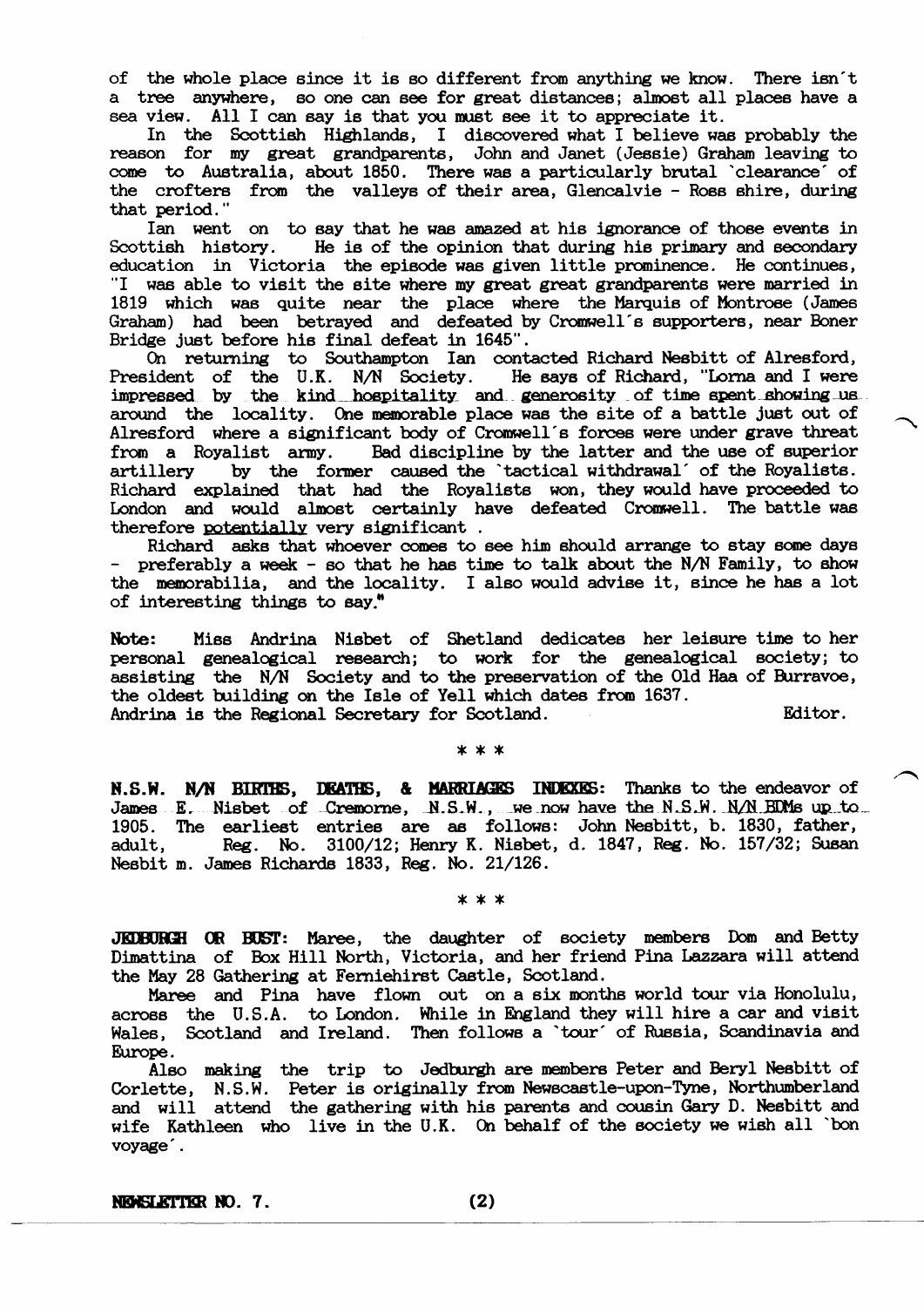**The** village of **NISBET** which consists of about a dozen slate roofed cottages, a church and telephone box is situated 3 miles N.N.W of Jedburgh in "The Borders" (an area in  $S.E.$ Scotland) about twelve miles west of the English border.

In the area are/were East Nisbet (now Allanbank), West Nisbet and Upper Nisbet. There is also Nisbet Hillhead, Nisbet Mill, Upper Nisbet Moor and the Nisbet Boathouse referred  $\mathbf{t}$ in Newsletter No. 6.

is situated Nisbet in a true woodland setting on the north bank of the Teviot River below the slopes of Peniel Heugh on the peak of which is erected the Waterloo Monument.

There were once several towers here (all destroyed in the fury of border warfare) and an old church on what is now the village green.

Material and photographs supplied by Mrs. Sarah Chambers, August 1987.



#### \* \* \*

N/NS IN SCOTTISH TELEPHONE DIRECTORIES: There are 618 N/Ns listed in the following four sections of the Scottish telephone directories: Edinburgh and Lothians/ The Borders/ The Clyde Valley/ The Shetlands.

#### $* * *$

A NISBET HEIRLOCM: By James E. Nisbet, of Cremorne, Sydney, N.S.W. When Mathew Flinders set out in 1801 to circumnavigate and map the coastline of Australia he took with him five chronometers. Movement No. 520, made by Thomas Earnshaw of London, was the only one to survive the hazards of the journey. It is now in the collection of the Power House Museum (The Institute of Applied Arts and Sciences) in Sydney where it was lodged by my Uncle, my father's brother, Norman James Nisbet, its true identity then being unknown.

The 520 accompanied Flinders on his return to England. However, as is well known, he was taken prisoner of war by the French in Mauritius. Captain Aken who was travelling with him was released and returned to England with the chronometer which was delivered to Greenwich Observatory on 12/12/1805.

By 1831 the chronometer was back in Australia in the hands of the Rev. Thomson, the first Presbyterian Minister to preach west of the Blue Thomas Mountains. He had received it from his father Hugh Thomson, a West Indies merchantman, who had probably acquired it (by means currently unknown) for use on one or the other of his ships. It is almost certain that neither of these men were aware of the historical significance of the chronometer.

The Rev. Thomas Thomson returned to Scotland in 1835 leaving the timepiece (the gymbals by this time had been removed) in the hands of his sister Agnes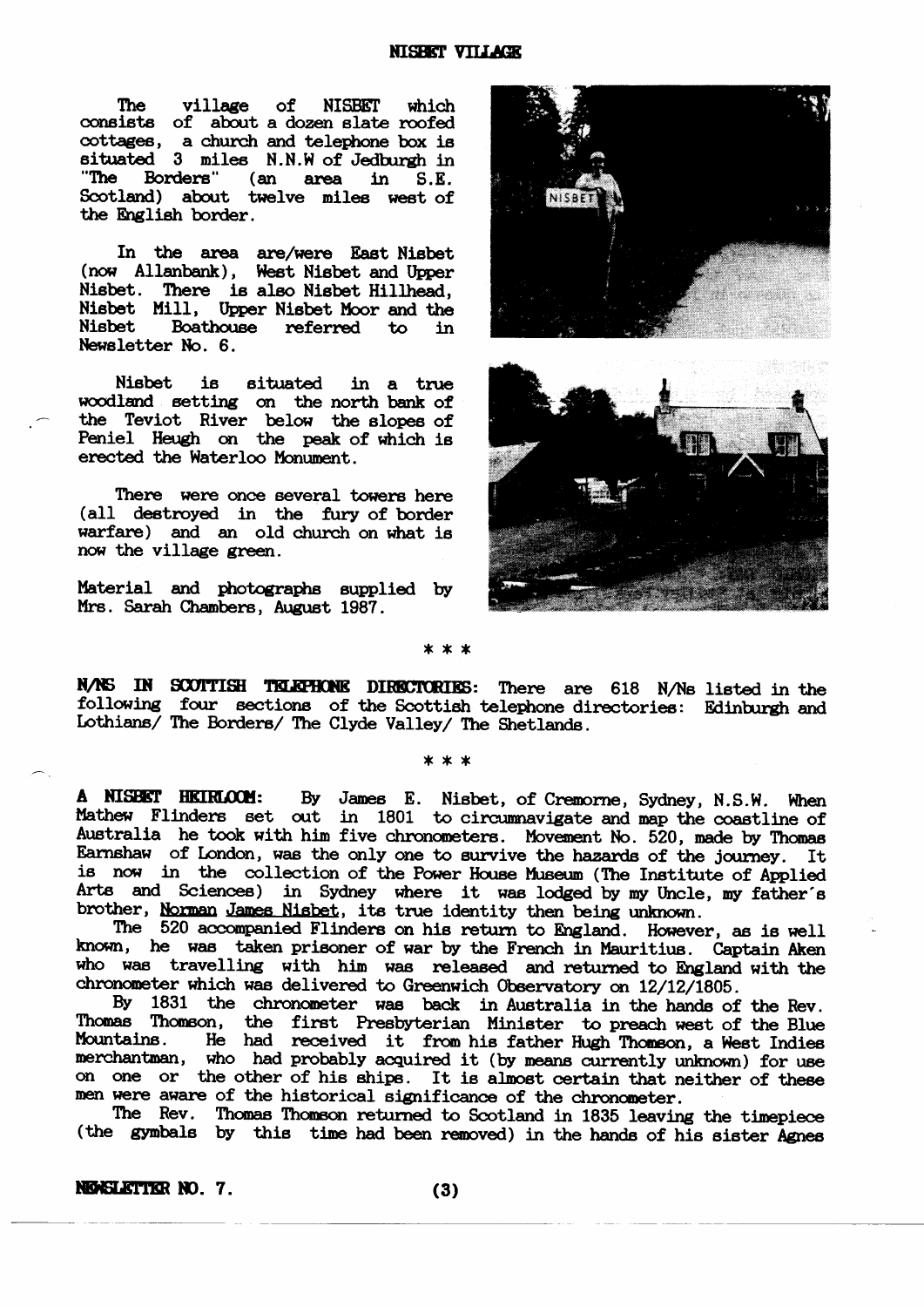who had married Dr. George Busby, the Medical Superintendant of the Bathurst convict settlement in N.S.W.. She in due course passed it on to her nephew, James Nisbet (referred to on page 2 of Newsletter No. 4.) who in turn left it to Norman James Nisbet.

The true identity of the chronometer was ascertained in 1936 by Mr. Thomas Tooth, an amateur astronomer, and came about through research he had done into the history and use of astronomy in early Australian navigation.

Records in my possession show that apart from time spent in routine maintenance the timepiece had been in use and good working order throughout the time it was in the family's possession. It was recently restored by the museum to its original function and is currently valued in excess of \$80,000, somewhat more than the 12 pounds it was considered to be worth when it was acquired by the museum in 1937.

#### **SOCIETY NEWS**

**CONVICTS** - AN INSIGHT TO OUR KARLY HISTORY THROUGH GENEALOGY: A talk on convicts will be given by Kevin Richardson, secretary of the Descendants of Convicts Group of the Genealogical Society of Victoria at 8 P.M. on Friday 20th May at 1 St. Johns Parade, Kew.

In the year of our bicentennial the Descendants of Convicts Group has been especially active in providing an insight into the early beginnings of the settlement of Australia.

R.S.V.P. by 18th May to Ian G. Nisbet, ph. 862 2258 A.H.

\* \* \*

On February 21st a total of 30 members attended the family PICNIC DAY: picnic at Studley Park. The social committee organised perfect weather for the occasion and ensured a pleasant time was had by all.

#### \* \* \*

**BRIKE** Œ **QUESTIONNAIRE** RESPONSES: Preliminary analysis of the **UPDATE** questionnaire sent with Newsletter No. 4 has been carried out. **The** questionnaire was divided into four broad areas of society activities.

i) Activities. ii) Social. iii) Newsletter. iv) Genealogy.

Unfortunately for our interstate and overseas members only the third and fourth sections are presently applicable; though you are more than welcome to visit and attend any meetings and are encouraged to develop N/N gatherings for your state/area.

As the sample population is very small, it is virtually useless to state percentages as a single vote which in this case approximates 2-4%. Similarly, such a situation makes a drawing of any concrete conclusions difficult.

This situation is easily remedied by improved response. I know many of you are Nisbets (or related) and if you share the reputation of several of my kin (myself in particular) - stop thinking about filling 'it' in and do it!

Some points which can be made are:

Approximately 45% response rate. 50% in Melbourne, 33% Country Vic.  $1)$ 

 $\mathbf{ii}$ Meetings, whether social or informative are perceived as a integral and important function of our society.

iii) All topics that were listed under the newsletter are of interest to members.

NEWSLETTER NO. 7.

 $(4)$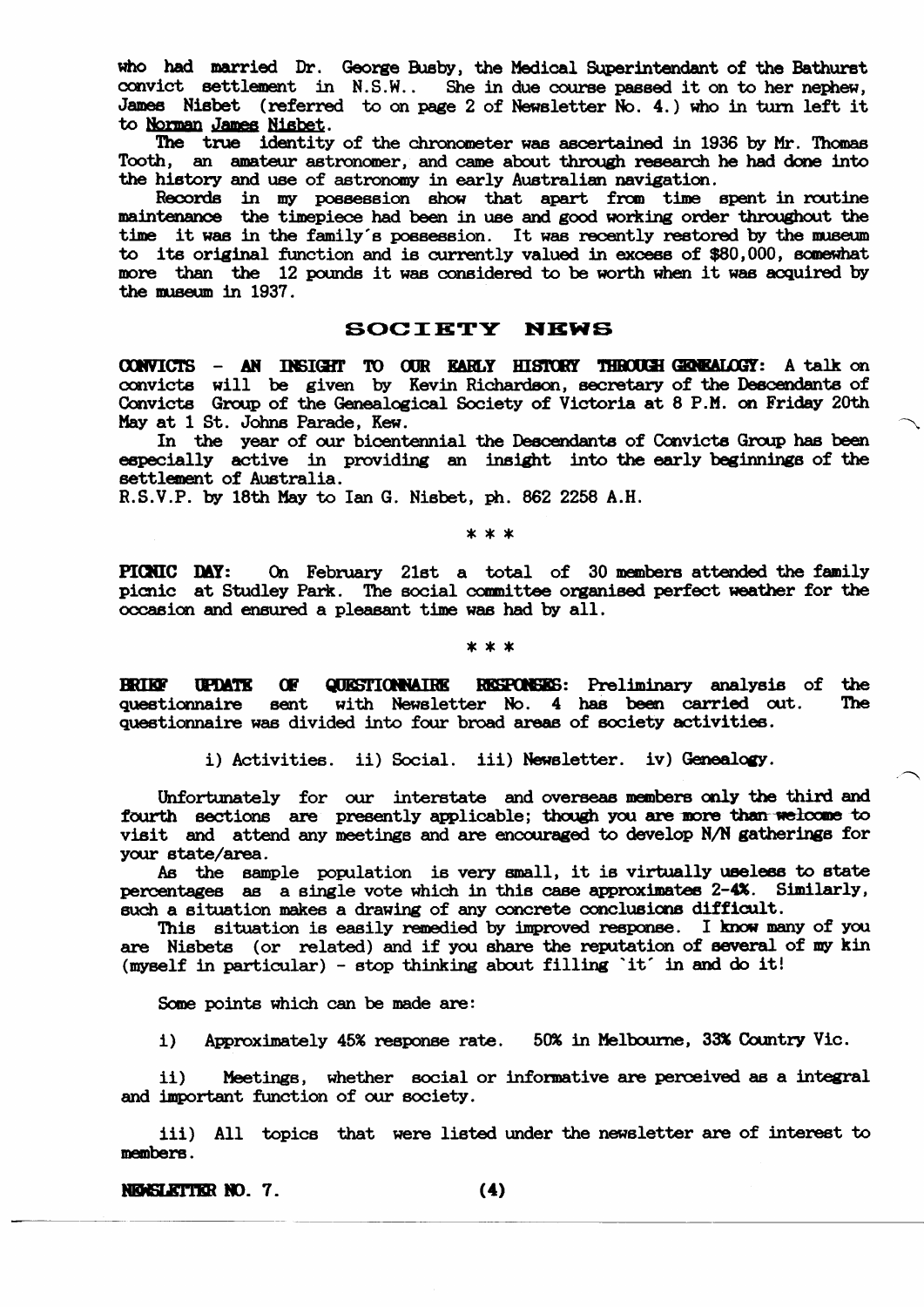Members who are undertaking iv) family research require ongoing assistance through workshops, guest speakers and the newsletter.

The results will be presented to the various committees to note and consider when planning future meetings, newsletters etc.

Many thanks to those members who filled in and returned their questionnaire. Gary R. Nisbet.

\* \* \*

MORE ABOUT THE QUESTIONNAIRE: An interest was shown by members in the U.S. & U.K. Newsletters. It has been our intention to use some of Bill Kelsey's material and we hope to have items appearing from time to time. I'm sure they will be well received.

are members researching ancestors in the following countries: There U.S.A., South Africa, Holland, New Zealand and Germany. If those members would please let us have their search notices for inclusion in the newsletter it is possible that links will be found. Editor.

\* \* \*

THANK YOU: Our archivist, Lyn McFarland, is going to live overseas for several years and so has resigned from her position.

On behalf of the committee and members we thank Lyn for her help and co-operation and wish her success in her venture.

## FEATURE ARTICLE

(This section is for full length articles of general interest).

## THE NISBETS

J.W. Nisbet

Concluding the unedited article which appeared in the March issue (1972) of "Scotland's Magazine", with the permission of the Scottish Board. We hope you found it interesting. Material supplied by Ian G. Nisbet, secretary.

The other main Scottish branch, which tended to be anti-Royalist and pro-Covenant, moved from Berwickshire North-West, principally through Ayrshire and Lanarkshire. It began with Murdoch Nisbet of Nisbet from whom there descended the families of Cairnhill, Dalzell, Carfin and Greenholm. The last named produced Murdoch Nisbet of Hardhill (1480-1558). When he reached manhood, he joined the Lollards of Kyle, who were among the earliest Protestant dissenters. Subjected to persecution, he escaped abroad. Around 1520, on the basis of Purvey's edition of Wycliffe's version, he translated the New Testament into the Scots vernacular which, besides being more intelligible to his fellow countrymen gave force and vividness to many passages. But on his return to Scotland he was soon in danger of being burned at the stake. So he withdrew to the security of a vault under his house in order to read his book and commune with the Almighty. His New Testament, having passed through several generations of heirs, came ultimately to the Scottish Text Society for publication in three volumes, 1901-1905.

John Nisbet of Hardhill, born 1627, was a direct descendant of Murdoch. After military service abroad he became a preacher at Hardhill, joined the Covenanters and shared in their battles in the Pentlands and at Drumclog. In 1679, after the Bothwell encounter he was denounced as a rebel, with a large price on his head. With his wife and four children he was a fugitive for some During the winter of 1683, while conducting a conventicle, he was years. captured by a troop of dragoons, led by his cousin Lieutenant Philip Nisbet. Disdaining any concession, he was interrogated in Ayr and in Edinburgh, tried<br>by the Court of Justiciary, sentenced to death and in December 1685 executed in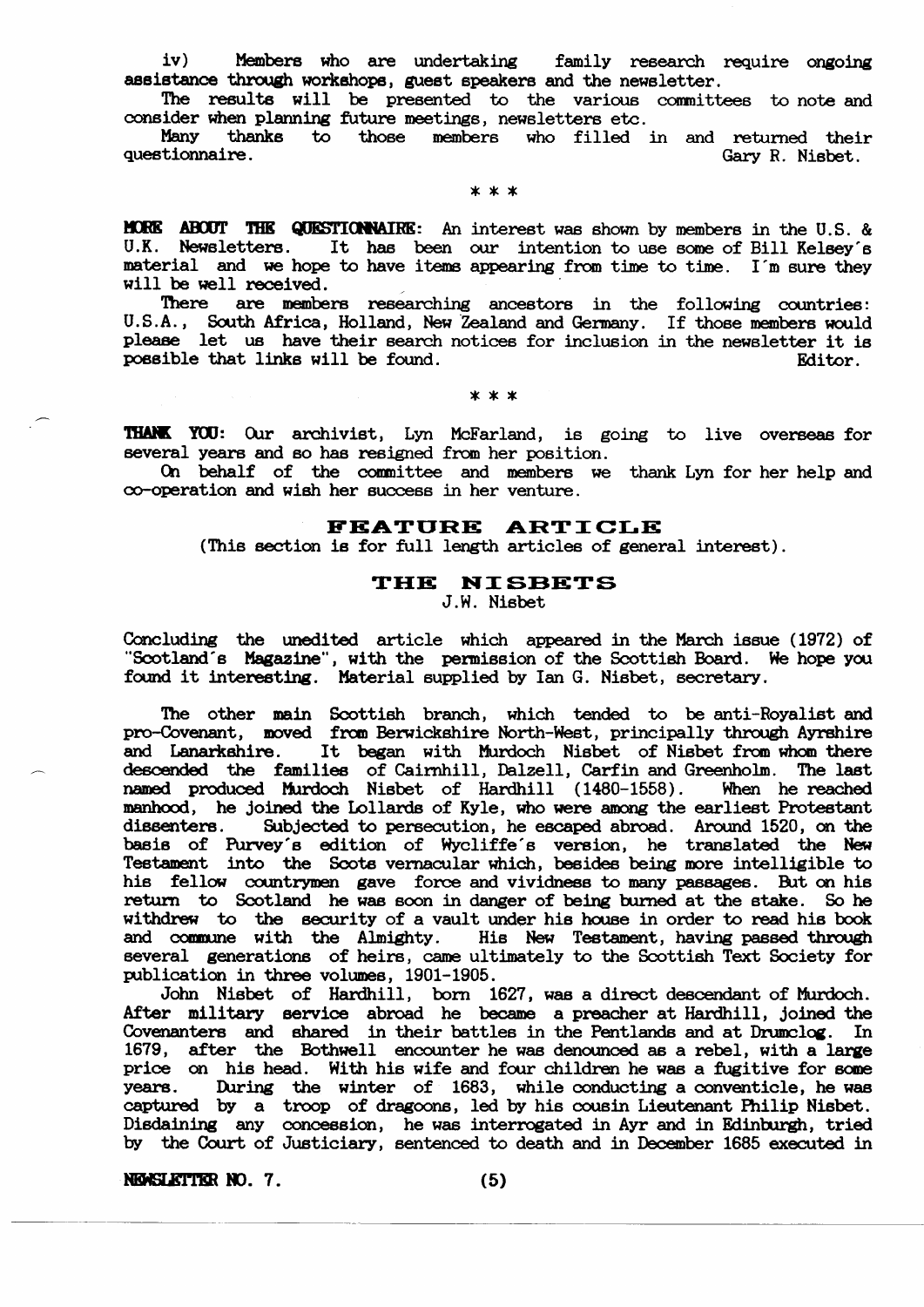the Grassmarket. With much courage and great Christian composure he died. "adhering to the Scriptures of the Old and New Testament as the undoubted word of God, an unerring rule of faith and manners, and a firm foundation for principle and practice in the ways of godliness and holiness".

Closely linked to the Nisbets of Greenholm was the family at Carfin, the property being acquired in 1677 by Archibald Nisbet. Walter, his grandson, born 1706, emigrated to Nevis, West Indies and bought an estate. His second son, Josiah, born 1747, after taking a medical degree in Edinburgh, practiced<br>in Nevis. In 1779 he married Frances Herbert Woolward, daughter of William Woolward, Senior Judge of Nevis. He died in October 1781. His widow Frances (Fanny) married Captain Horatio Nelson in Nevis in 1789, and though less celebrated than Lady Emma Hamilton, she was a very devoted wife who died in London in 1831 at the age of 73.

Josiah Nisbet, Fanny's son by her first marriage, was born in 1780. A great favourite with Nelson, he followed him into the Royal Navy. Unlike his step-father, he did not become an Admiral. But he attained eventually the rank of Captain. He was a very junior officer, however, when in 1797 during the assault on Tenerife in the Canaries he was able to render Nelson a service. If he could not prevent the amputation of Horatio's lacerated right arm, he in effect saved his life.

Harry Nisbet, Josiah's cousin, was born in Nevis in 1794. His grandson, born 1869, was Brigadier-General Francis Courtenay Nisbet D.S.O., who had a fine military career between 1901 and 1921 in South Africa, France, Macedonia<br>and Turkey. In the same tradition there was Colonel Thomas Nisbet, D.S.O., In the same tradition there was Colonel Thomas Nisbet, D.S.O., C.M.G., who for his distinguished service during and after the first world war became, among other honours, an Officer of the Legion of Honour. More recently there has been Major David Wilkie Nisbet, R.A.M.C., who had a long tour of duty with the Gurkhas in the Malaysian confrontation with Indonesia, and with the British Military Hospital in West Berlin. He is now in command of the Medical Reception Station in Edinburgh.

Probably each of these Army Officers would have been more than content with the traditional Nisbet heraldic symbol of the boar. But another type of modern Nisbet might favour the swan, since their distinction has been in the realm of higher education. In Oxford, the oldest of the British Universities, there has been Robin George Murdoch Nisbet, born 1925, elected F.B.A. in 1967 and now Corpus Christi Professor of Classics. In Heriot-Watt, among the youngest<br>universities, there was Hugh Bryan Nisbet, Professor of Applied Chemistry: he<br>was Principal of the College from 1950 and of the new University from 1 his death in 1968. In the University of Aberdeen there has been John Donald Nisbet, since 1963 Professor and Head of the Department of Education. His since 1951 has occupied the eldest brother, Stanley Donald Nisbet, corresponding Chair of Education in the University of Glasgow. Finally it was at Gilmorehill that James Wilkie Nisbet began his academic career in 1927, as Assistant to the Adam Smith Professor of Political Economy. Since 1935 he has been Head of the Department of Political Economy in St. Andrews and since 1947 Professor of that subject. Retiring from that Chair in 1970 he is now Emeritus Professor of that University, the oldest in Scotland.

## **WANTED**

# (Members' Searches)

RANTIN, Agnes, b. 1835, Maytown, Co. Armagh, Northern Ireland: dau. of Milliam Rantin, b. c1800 Co. Armagh. Mother not known. Agnes Rantin married James Brown (b. 1832 Maytown, Co. Armagh) at Drumbanagher, Co. Armagh, June 1853. They arrived Fremantle, W.A. September 1853 on the 'Clara' - moved to Bendigo, Vic., c1860. Agnes Rantin Brown died at Eaglehawk, Victoria in 1895 and James four years later. Daughter, Mary E. Brown, (1863-1906) was my maternal grand mother. I seek antecedents in Nth. Ireland of William Rantin and James Brown. Please contact A. Bruce Nesbit, P.O. Box 84 Bundoora 3083, Victoria, Australia.